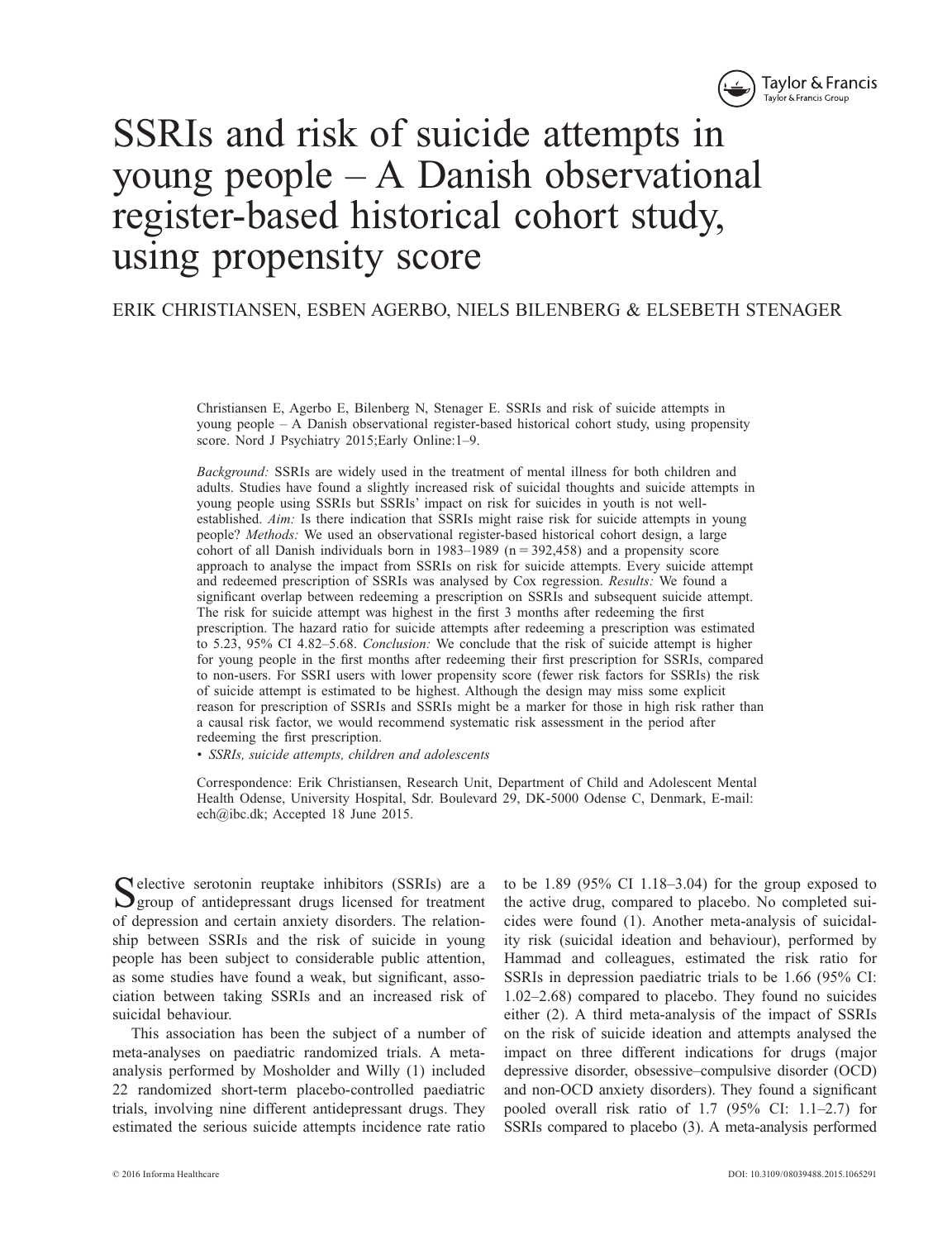by Stone and colleagues found that association between risk of suicidality and antidepressants was strongly age dependent, such that raised risk was only seen among adults under 25 (4).

 Suicide is relatively rare in young people, including depressed young people, but is still among the leading causes of death (5). This is why estimation of the impact of SSRIs on suicide risk in randomized trials can be difficult, as a high number of exposed and unexposed are needed in order to show significant associations. Observational studies can provide this and have therefore been used. The disadvantage of observational studies is that individuals are not randomized to SSRI treatment, and the obvious differences between SSRI users and non-users bias results. A review of six observational studies performed by Dudley and colleagues found no evidence to support the hypothesis that SSRIs raise the risk of suicide in young people (6). Another systematic review followed by a meta-analysis found that SSRIs did increase the risk  $(OR$  1.92, 95% CI 1.51-2.44) of suicide and suicide attempts in depressed young people, but decreased the risk in adults. This meta-analysis was based on eight studies involving 200,000 depressed patients and was performed by Barbui and colleagues (7).

 An original study carried out by Jick and colleagues of 555 cases and 2062 controls found a significantly increased risk of suicidal behaviour in the first 9 days after being prescribed antidepressants. The study estimated the risk ratio for that period to be  $4.07$  (95% CI 2.89–5.74) (8).

 The literature provides us with some indications that SSRIs might slightly increase the risk of suicide ideation and suicide attempts in children and adolescents. Their impact on completed suicides is not well-established. As suicidal behaviour is a well-known part of depression, it is difficult to distinguish whether the impact on risk is from the drug (SSRIs) or from the indication for the drug (e.g. depression). In observational studies the imbalance in the underlying risk profile for SSRI users and SSRI non-users might bias results, as individuals are not randomized to SSRI treatment. In observational studies it is necessary to deal with this "confounding by indication" problem. Including a propensity score in the analysis is an attempt to reduce this problem, if the propensity score is modelled well (9).

 It is well-known that treatment may have an early stimulating effect, i.e. increasing the risk that a depressed individual might act on suicidal impulses before the therapy (or anti-depressant) effect materializes (10). This drive-mood dissociation might also be present in SSRIs treatment of young people and might raise the risk of suicidal behaviour in the early phase of the treatment (11).

 By using the detailed linkage opportunities afforded by Denmark's rich series of health, social and economic registers and an observational design, this study has aimed to answer the following two questions: is there indication that SSRIs might raise risk for suicide attempts in young people, and if yes, in which period is the risk the highest? This paper will also include a discussion on the use of a pseudo-randomized (propensity score method) design to test the hypothesis.

## **Method**

### *Population and follow-up period*

Complete birth-cohort of every individual born in 1983– 1989 and living in Denmark has been followed from birth or immigration and until first registered suicide attempt, death, emigration or end of follow-up (31 December 2011). Individuals who immigrated back into Denmark were not re-included in the study. We included data on two generations: data on the birth-cohort and data on their parents.

#### *Factors*

#### DATA

 We used seven longitudinal (historical) Danish registers and data from the period 1977–2011. The data were merged by using the unique civil registration number (CPR number) every Danish citizen has (12). We used data from the Danish Fertility Database (13), the Register of Causes of Death (14), the National Patient Register (15), the Danish Psychiatric Central Register (16) the Register of Families and Households, the Register of Unemployment and the Danish National Prescription Registry (17).

#### **OUTCOME**

 First registered suicide attempt was the primary outcome. In keeping with previous studies  $(18-20)$ , a suicide attempt was defined (with ICD-10) as: contact with a somatic department when:

- the reason for contact was coded E4 (suicide attempts), and the diagnostic code was one of the following: S617-S619 (open wound of wrist and hand),  $T36x-$  T60x, T65 (poisoning/toxic effects by drug, substances etc.), and  $X60x-X84x$  (intentional self-harm),
- or a psychiatric disorder (F-code) as primary diagnosis, and a diagnostic code of  $T36x-T50x$  (poisoning by drugs),  $T52x-T60x$  (poisoning effects by substances), S51x (wound of forearm), S55x (injury of blood vessels at forearm), S59x (other injuries of forearm), S61x (wound of wrist and hand), S65x (injury of blood vessels at wrist and hand) or S69x (other injuries of wrist and hand) as the secondary diagnosis,

or contact with a psychiatric department when:

given a diagnostic code of X60x-X84x (suicide attempt).

#### **EXPOSURE**

 For each individual, every prescription of SSRIs redeemed at any Danish pharmacy in the period 1 January 1995 to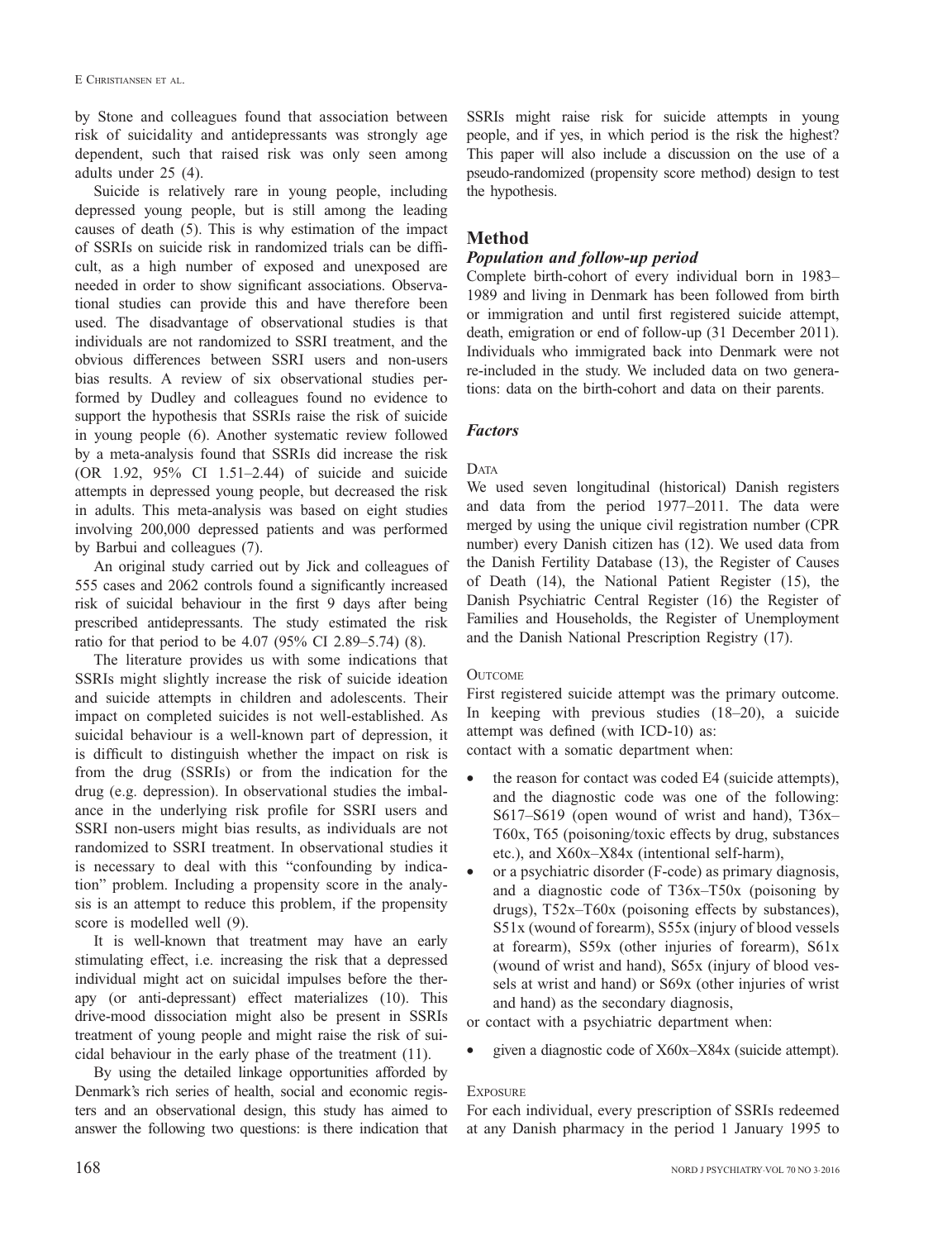31 December 2011, and prescribed by the primary or secondary health care section, was included in the analysis. We used the ATC code (N06AB) to identify prescriptions of SSRIs. All the prescriptions were coded into three different variations of using SSRIs: previous SSRI prescriptions (yes/no); first prescription of SSRIs (yes/no) coded as a time-varying factor, and prescribed SSRIs (yes/no) coded as time-varying factor for every quarter of the year. SSRIs were analysed in four different models (see Table 1).

#### CONFOUNDING FACTORS

 For each individual we calculated a score measuring the likelihood of redeeming at least one prescription for SSRIs. To do so we used a logistic regressions model which included SSRI prescription as the outcome factor, and birth year, gender, adopted, own contact to mental department (substance abuse, psychotic and/or schizophrenia, affective, depression, anxiety and post-traumatic stress, behaviour disorders, personality disorder, patient type, number of contacts), study participants' use of psychopharmacological drugs (antipsychotics, anxiolytics, psychoanaleptics without SSRIs (including other types of antidepressant drugs), anti-epileptic drugs or drugs for substance dependence), all kinds of criminal offences, number of contacts to somatic department, place of living

(county), death of parent, parental level of income, parental suicide attempt, parental use of psychopharmacological drugs, parents not living together, parental contact to mental health department and all kinds of parental offences, as independent variables. All the factors were coded as non-time-dependent dichotomy factors (yes/no) and we only included information that was collected prior to the first redeemed prescription on SSRIs. Many of the factors are associated with SSRIs and risk of suicide attempts (21).

#### THE PROPENSITY SCORE (PS)

 Because the allocation of treatment (SSRIs) is not random, we try to reduce bias in estimated effect, by including the above-mentioned propensity score (PS) in our analysis. Whether actually receiving the treatment or not, the logistic regression model returns an estimate of the probability of being allocated to treatment. The study participants were grouped into 50 mutually exclusive strata according to the PS value, so that individuals in a specific stratum have almost the same probability of redeeming a prescription no matter whether they actually redeem a prescription or not. A detailed description of the propensity score method is to be found in Williamson et al. (22). We assessed the predictive ability to distinguish between SSRI user and non-user, and for this we

*Table 1.* Models used to test the impact of SSRIs on risk of suicide attempts in a young cohort.

| Model          | Name                                             | Covariants                                                                                                                                                                                                                                                                                                                                    | Exposure (SSRIs)                                                                                                                                                              |       |                           | Illustration                                  |                           |                             |  |  |
|----------------|--------------------------------------------------|-----------------------------------------------------------------------------------------------------------------------------------------------------------------------------------------------------------------------------------------------------------------------------------------------------------------------------------------------|-------------------------------------------------------------------------------------------------------------------------------------------------------------------------------|-------|---------------------------|-----------------------------------------------|---------------------------|-----------------------------|--|--|
|                | Crude estimate                                   | None                                                                                                                                                                                                                                                                                                                                          | Dichotomy exposure.<br>Ever exposed                                                                                                                                           |       |                           | exposed all time (yes/no)                     |                           |                             |  |  |
| $\overline{2}$ | Adjusted estimate                                | Adjusted for PS by the<br>Dichotomy exposure.<br>use of strata and<br>Ever exposed<br>unbalanced covariants<br>by the use of<br>$d$ ummies $§$<br>Adjusted for PS by the<br>Dichotomy<br>use of strata and<br>time-varying<br>unbalanced covariants<br>exposure.<br>by the use of<br>Dummies that<br>dummies <sup>§</sup><br>indicate time of |                                                                                                                                                                               | start |                           | follow-up<br>exposed all time (yes/no)        |                           | time                        |  |  |
|                |                                                  |                                                                                                                                                                                                                                                                                                                                               |                                                                                                                                                                               | start |                           | follow-up                                     |                           | time                        |  |  |
| 3              | Adjusted<br>time-varying<br>estimate             |                                                                                                                                                                                                                                                                                                                                               |                                                                                                                                                                               |       |                           |                                               | start                     | redeemed first prescription |  |  |
| $\overline{4}$ | Adjusted<br>time-varying<br>repeated<br>estimate | Adjusted for PS by the<br>use of strata and<br>imbalanced covariants<br>by the use of<br>dummies§                                                                                                                                                                                                                                             | first exposure<br>Dichotomy repeated<br>time-varying<br>exposure.<br>Dummies that<br>indicate exposure<br>for every quarter<br>of a year in the<br>entire follow-up<br>period | start | redeemed<br>prescriptions | exposed (yes/no)<br>redeemed<br>prescriptions | redeemed<br>prescriptions | time                        |  |  |

§Insufficiently adjusted factors were gender, depression, anxiety and post-traumatic stress, behaviour disorders, personality disorder, type of contact with psychiatric department, use of antipsychotics, contacts to somatic department, parental level of income and parental use of psychopharmacological drugs.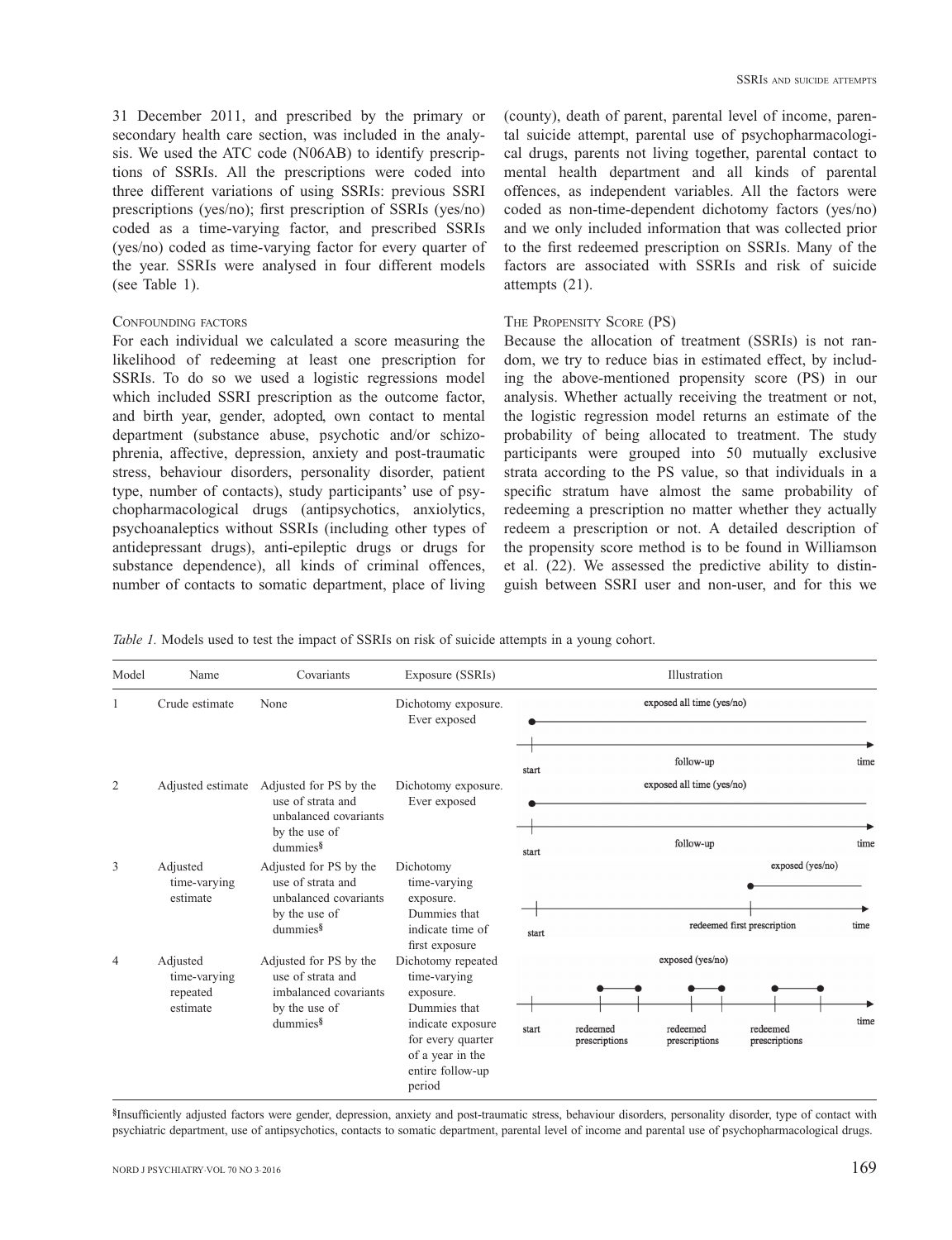used the C statistic. It was found to be 0.729, which indicates acceptable ability to distinguish between SSRI users and non-users (23). We included the strata in the logistic regression with SSRI as the outcome and all the above-mentioned covariants. We found that some factors were still significant, which indicates that some covariants were not sufficiently adjusted for through the use of strata. They were therefore, together with the strata, included in all of the Cox regression models of the impact of SSRI on risk of suicide attempts. The factors were gender, depression, anxiety and post-traumatic stress, behaviour disorders, personality disorder, type of contact to psychiatric department, use of antipsychotics, contacts to somatic department, parental level of income and parental use of psychopharmacological drugs.

#### *Analysis*

 Based on the cohort of individuals redeeming a prescription for SSRIs and a matched non-redeeming comparison group, we estimated the survival distribution function in order to estimate the risk of suicide attempt as a function of time. The comparison group was matched on the PS value (strata), and they were all in the study at the time when the user redeemed the first prescription for SSRIs. The two cohorts were followed from the time when the first prescription for SSRIs was redeemed until the time of suicide attempt or end of follow-up. We estimated the survival distribution function by using the Kaplan Meier method in Proc Lifetest in SAS. The procedure returns an estimate of survival (no suicide attempt) for every time interval and a confidence interval, and based on that we calculate the risk of attempting suicide after starting on SSRIs.

 The impact of SSRIs on the risk of suicide attempt was analysed by Cox proportional hazards models, which assume a constant hazard ratio (HR) across time, and by extended Cox models, which extend the Cox model to include time variation in covariants. We estimated the impact of SSRIs on risk of suicide attempts in four different dichotomized models. All the models are shown in Table 1.

 Model 1 is the simplest and returns an unadjusted estimate of the impact. Model 4 is the most complicated and returns an adjusted estimate of the impact. Model 4 models "reality" most realistically, as it assumes individuals to be exposed and unexposed in some time intervals (quarters of years).

 Proc Phreg in SAS was used to perform regression analysis of the time-to-event data on the Cox proportional hazards model (24). Age was the time-unit. The procedure returns a HR, a p-value and a confidence interval. The hazard is the risk of having a suicide attempt in the next time-unit, given not having had a suicide attempt until then. The HR is the ratio between hazards for exposed and unexposed to SSRIs. When SSRI use is analysed as a time-dependent covariant, the resulting HR represents the effect on suicide attempt after redeeming the first prescription of SSRIs. The repeated time-dependent covariant estimates the effect for any quarter during which the individual is exposed.

 A crude estimate of the HR was calculated for each of the 50 strata. The estimates were plotted into a figure and inspected for trend by use of simple linear regression modelling. We used Proc Reg in SAS for this.

 We tested for proportionality for SSRI by testing for time-dependent covariants of SSRI. We included an interaction term of SSRI and the logarithm of time and inspected its p-value. We found a p-value below 0.05, which indicates presents of non-proportionality. This was done for each stratum, and proportionality assumptions were not met for all strata. Strata with low values of PS were more likely to meet the assumptions.

#### **Results**

 A total of 392,458 individuals were followed from turning 7.0 years of age and until suicide attempt or 31 December 2011. The mean follow-up time was 17.77 years (SD  $3.00$   $(0.01-21.99)$ ), which gives a total of 6,973,647.7 follow-up years. A total of 45,902 (11.7%) redeemed a prescription for SSRIs during follow-up. The mean age when they redeemed the first prescription for SSRIs was 21.17 years (SD 3.17 (7.64–28.94), 14.92% were below 18 years old). A total of 6364 (1.62%) had a suicide attempt during follow-up. The mean age at the index suicide attempt was 19.38 years (SD 3.27 (10.07- 28.80), 35.86% were below 18 years old). During follow-up 2067 persons died (181 by suicide), and 30 of the attempters died by suicide. Among those who redeemed a prescription for SSRIs, 215 died, 43 of them by suicide and therefore only 23.8% had redeemed a prescription for SSRIs prior to the suicide.

 A cross-table between SSRIs and suicide attempts is presented in Table 2. The table shows that 4.2% of all the individuals redeeming a prescription for SSRIs were registered with a suicide attempt at some point later in life. Furthermore, 30 % of all the suicide attempters had redeemed at least one prescription for SSRIs earlier in their life.

 The estimate of the risk of suicide attempt after redeeming the first prescription for SSRIs is shown in Figure 1. The figure is based on only 41,710 users and 41,710 non-users (matched reference group), as it was

 Table 2. Cross-table between use of SSRIs and registered suicide attempt.

|                 | No suicide attempt | Suicide attempt    | A11     |
|-----------------|--------------------|--------------------|---------|
| No use of SSRIs | 342.101 (98.71%)   | $4,455(1.29\%)$    | 346,556 |
| Use of SSRIs    | 43,993 (95.84%)    | $1,909(4.16\%)$    | 45,902  |
| All             | 385,673 (98.38%)   | $6,364$ $(1.62\%)$ | 392,458 |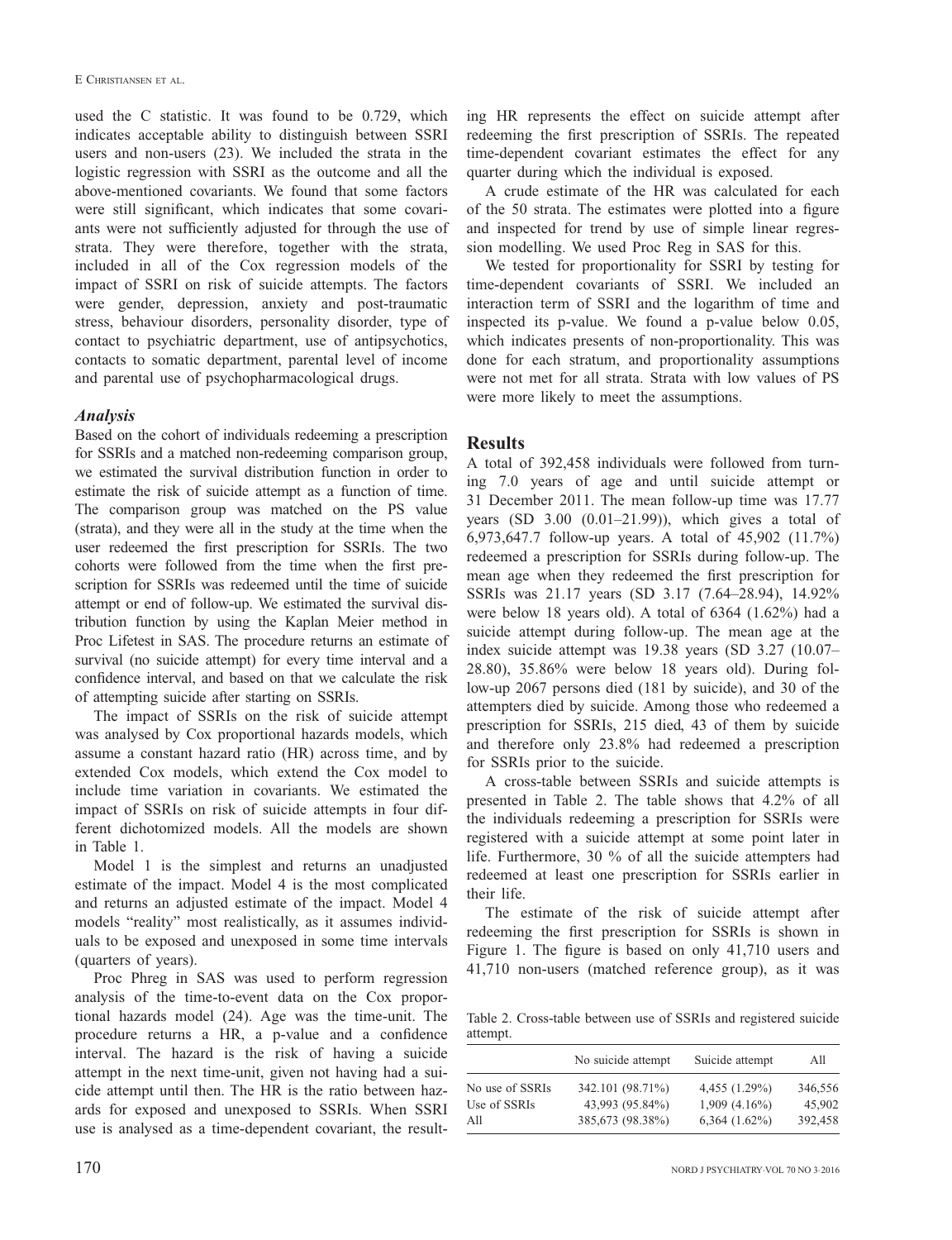

Risk for suicide attempt for matched ssri users and non-users Matched 1:1 on propensity score

*Fig. 1.* Risk of suicide attempts after starting on SSRIs compared to matched (on PS) non-users.

not possible to find qualified non-users for all the users. The probability of having had a suicide attempt within 10 years after taking SSRIs is estimated to be around 7%. As can been seen from Figure 1 the risk increases considerably in the first 3 months after the first SSRI prescription. This analysis does not differentiate between individuals who have been prescribed SSRIs continuously and those whose prescriptions have stopped, and it cannot be used to prove causality. The figure tells us that individuals redeeming a prescription are at a much higher risk of suicide attempt within the first months after redeeming the prescription compared to the matched reference group, but it does not tells us that the risk is high because of SSRIs. After approximately 1 year, the risk is almost the same for the two groups.

In order to draw the figure, it was necessary to exclude 4,192 SSRI users from the analysis as it was not possible to find comparable non-SSRI users (with high PS value). The excluded users had the highest probability of redeeming a prescription, and Figure 2 shows that the group with the highest probability for redeeming has no negative impact from SSRI on the risk of suicide attempt. Therefore the figure might be slightly biased towards higher risk of suicide attempt.

 The mean value of the propensity score was calculated for SSRI users and was 0.20 (lower quartile 0.10, median 0.14, upper quartile 0.24, SD 0.17) and for non-SSRI users 0.11 (lower quartile 0.06, median 0.09, upper quartile 0.13, SD 0.08). The distribution of the propensity score was different for the two SSRI groups, but very low and very high values were represented in both groups. However, more very high values were represented in the SSRI-user group. A more detailed analysis of the propensity score is given in Appendix 1 to be found online at http://informahealthcare.com/doi/abs/ 10.3109/08039488.2015.1065291.

 The estimates from the Cox regression models are reported in Table 3. In all models, prescription for SSRIs is a statistically significant risk factor for suicide attempts. The effect of prescription for SSRIs is lowered in the adjusted analysis compared to the crude level. Model number 3 has the lowest AIC value and is therefore to be preferred in a statistical context, but does not represent the real world situation. Model 4 models the real world most correctly and is in many ways the preferred model. As can been seen, the risk is relatively high  $(~5$  times) in periods where the individual is exposed to SSRIs. The interpretation of the HR is the same for all the models, but an important difference is the way the exposure periods are modelled.

 In Figure 2 estimates of HR (log(HR)) for each of the 50 strata are reported. A trend test showed significantly decreasing estimates (log(HR)) with increasing strata (increasing likelihood of receiving treatment (SSRI)). The parameter value was estimated to  $-0.00297$  (t value:  $-9.48$ , p value  $< 0.0001$ ).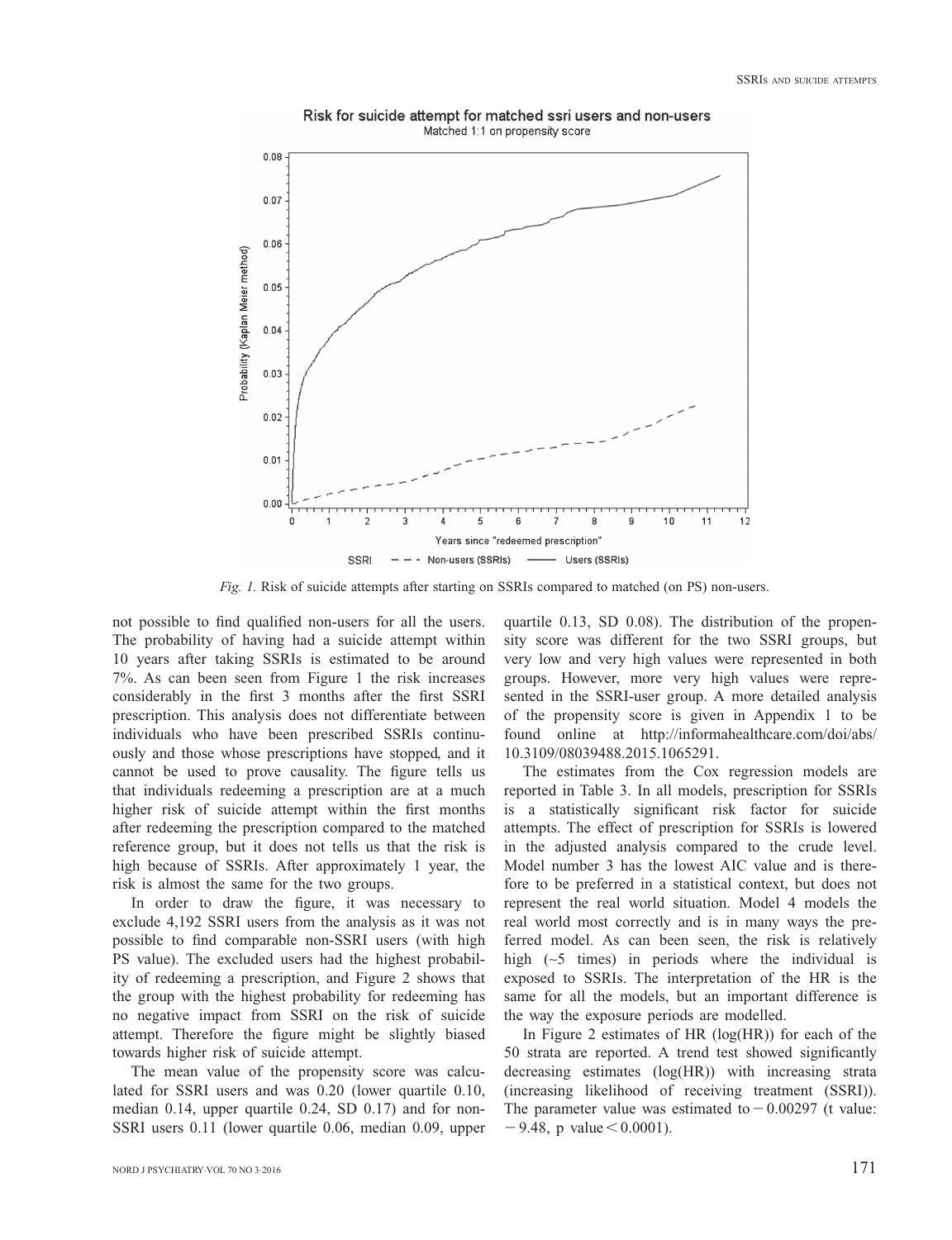

*Fig. 2.* Unadjusted point estimates of hazard ratio for the 50 strata.

 Figure 2 reports that individuals with the lowest indication for redeeming SSRIs (modelled by the propensity score) are in the highest risk for suicide attempts, after redeeming a prescription on SSRIs.

#### **Discussion**

#### *Results short*

 In this analysis of time-to-event data, we estimate the risk of suicide attempt to be high in the first 3 months after redeeming SSRIs as prescription drugs for adolescents. We used four different models to analyse the impact from SSRIs on the risk of suicide attempt. In all our models, redeeming of SSRIs was significantly associated with suicide attempts, after trying to control for many important confounders that may bias impact, such as mental illnesses and severity of mental illness. As this study is an observational study, confounding by indication might still bias the impact from SSRIs on the risk of suicide attempt, and therefore we might have overestimated the real impact. We cannot exclude that SSRIs might be a marker for those in high risk rather than a causal risk factor. In the most real-life model (model 4), the risk was estimated to be significantly higher in the SSRI-user group. The significant finding is probably due to the increased risk that we found in connection with the start up of SSRI treatment.

#### *Limitations*

 Based on factors from registers, we modelled a propensity score for SSRIs (23). Propensity score methods can only account for measured confounding. Therefore it is still possible that unmeasured confounders (such as doctors' decision to prescribe SSRIs to those most at risk for suicidal behaviour) have not been fully captured by the propensity scores included in this study. Low and high values of the PS were represented in both the non-SSRIs and SSRIs prescription group. We included the PS in our models as strata, and we found impact from SSRIs on the risk of suicide attempt. There are two possible explanations for our finding: either SSRIs have a real impact

Table 3. The impact of SSRIs on risk of suicide attempts – four different models.

| Model                                                               |           | Impact on risk | Note and interpretation of HR                                                                                                     |
|---------------------------------------------------------------------|-----------|----------------|-----------------------------------------------------------------------------------------------------------------------------------|
|                                                                     | <b>HR</b> | СI             |                                                                                                                                   |
| 1. Crude                                                            | $3.10**$  | $2.94 - 3.27$  | Hazard for attempts is 3.1 times higher in the SSRIs<br>group assuming exposed all the time during follow-up                      |
| 2. Adjusted                                                         | $1.54**$  | $1.45 - 1.63$  | Hazard for attempts is 54% higher in the SSRIs group<br>assuming exposed all the time during follow-up                            |
| 3. Adjusted time-varying                                            | $7.81**$  | $7.32 - 8.33$  | Hazard for attempts is 7.81 times higher in the SSRIs<br>group, at the time of starting on SSRIs and never<br>ending taking SSRIs |
| 4. Adjusted repeated time-varying<br>(Longitudinal exposure, SSRIs) | $5.23**$  | $4.82 - 5.68$  | Hazard for attempts is 5.23 times higher in any quarter<br>of a year when exposed to SSRIs                                        |

 $*$ \*p  $<$  0.0001.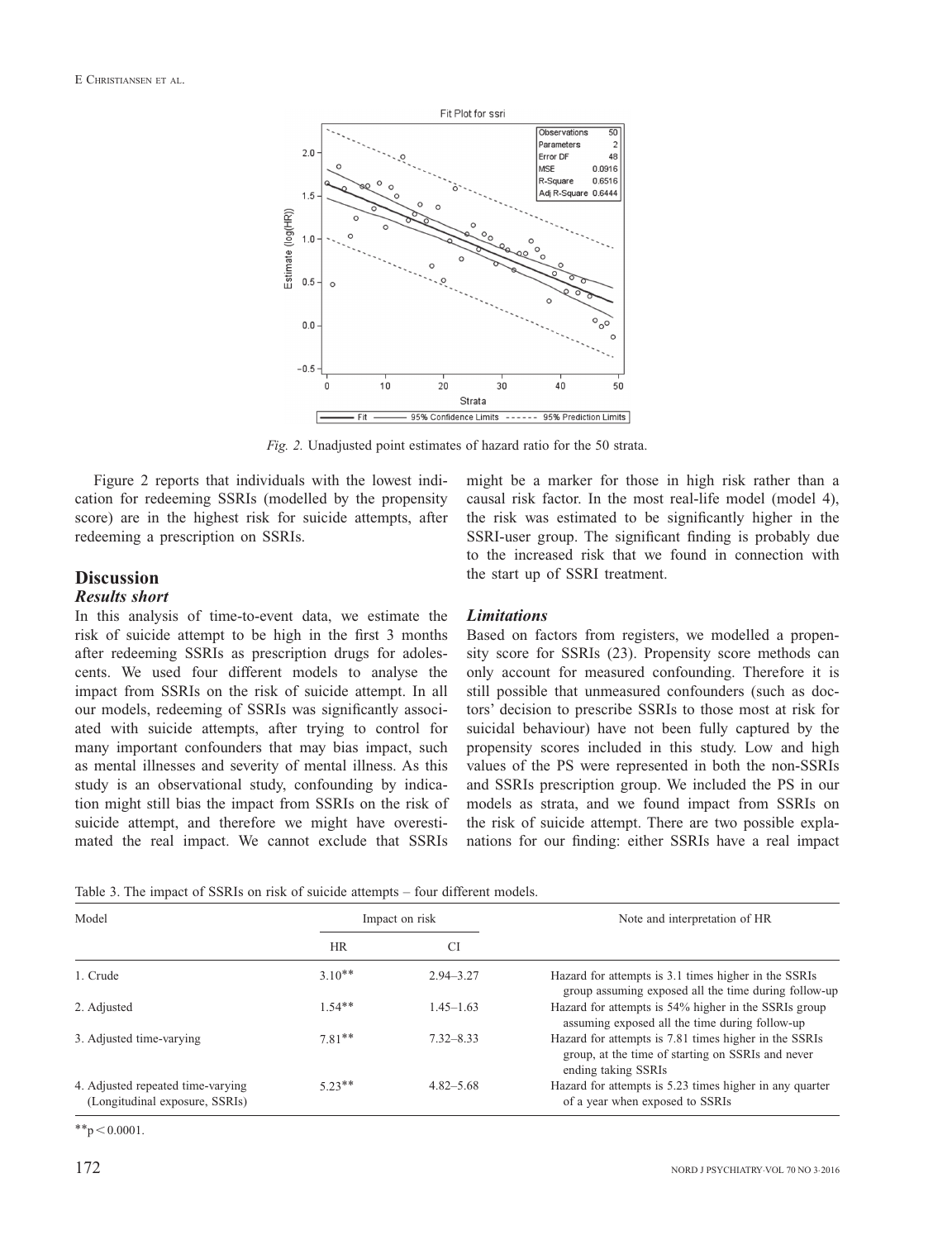on the risk of suicide attempt, or our modelling of the propensity score is insufficient as the PS approach does not balance unmeasured confounders. Suicidal ideation or behaviour may well be the distinct factor that triggers the prescription of SSRIs. Therefore we must expect our estimates of the impact from SSRIs on the risk of suicide attempt to be an absolute maximum estimate.

 The outcome variable (suicide attempt) is created on the basis of recommendations suggested by a Danish research group. The variable does not include all the suicide attempts made by the entire cohort, as some suicide attempts may be incorrectly registered in the registers and therefore unknown to us (18). On the other hand, we are convinced that what we are analysing are real suicide attempts and not some other kind of event, e.g. accidents.

 This study is very highly powered and is therefore capable of finding small effects from SSRIs on the risk of suicide attempt. High-powered studies offer many benefits but also some disadvantages, as very small or negligible effects become significant associations, which may be falsely interpreted as important associations. To achieve the greatest effect, a suicide behaviour prevention strategy should focus on the strongest association with the most exposed individuals.

 The best Danish estimate of incidence of suicide attempt in youths  $(15-19 \text{ years})$  shows an increasing trend from 1990 (~150 per 100,000) to 2004 (~450 per 100,000), and then a falling trend until 2011 (to ~200 per 100,000) (25). The estimates are based on records of treatment of suicide attempts in the somatic secondary health care system  $(26)$ . During the period  $2001-2010$ , the number of SSRIs users in Denmark increased from ∼ 200,000 to 320,000 per year  $(~56\%)$ . The prescription rate has increased in all age groups, including children and adolescents. In 2001 the number of SSRI users among children and adolescents  $(0-17 \text{ years})$  was 1,731; and in 2010 the number of users was 5,700. Thus, this age group has the highest relative increase in prescriptions, although not the nominally highest prescription rate. The age group with most prescriptions is women above the age of 65; 16.1% of this group has been prescribed SSRIs within the last 12 months, compared to only 0.8% of girls and 0.4% of boys in the youngest age group (27).

 As can been seen from the above, the last decade has seen a co-occurrence of an increased prescription rate for SSRIs and a fall in suicide attempts for the youngest age group. An ecological study might conclude that medical treatment of depression and anxiety lowers the risk of suicide attempts, but ecological studies have difficulties documenting causality between factors. In the same period where SSRI users have increased, a national suicide prevention project has been implemented. The project has resulted in more knowledge of suicide behaviour and prevention, especially in young people, better treatment

of suicidality, and more suicide prevention centres around the country. It is difficult to estimate how many suicides and suicide attempts the project has prevented, and based on ecological studies, it is also difficult to analyse the interaction between treatment with SSRIs and treatment of suicidality. Other study designs are needed.

 Some researchers and clinicians have expressed concerns about restrictions on the use of SSRIs in children and adolescents, as a decrease in prescriptions might result in increasing rates of untreated depression, which again might lead to increasing rates of suicidal behaviour  $(28)$ . Examinations of US and Dutch data have confirmed this hypothesis (29), but a UK ecological study analysing the impact on the incidence of suicide and non-fatal selfharm from regulatory action in 2003 to restrict the use of SSRIs found no indication that a reduction in the use of SSRIs had led to an increase in suicidal behaviour (30). Other study designs are needed in order to document this association.

 The purpose of this study was only to analyse the impact from SSRIs on the risk of suicide attempt; not to evaluate the benefits of treatment of depressed children and adolescents with SSRIs. A Cochrane review of 19 randomized controlled trials, cross-over trials and cluster trials comparing newer generations of antidepressants with placebo in children and adolescents gave no compelling evidence for the effectiveness of SSRI drugs. The review found some evidence that the drugs reduce depression symptoms but also that they increase the risk of suicide-related behaviours (ideation and attempts). Still, it is important to bear in mind that untreated depression in children and adolescents can raise the risk of suicide significantly  $(31)$ . As our study shows that the risk of suicide attempts is highest in the period after redeeming the first prescription, we recommend that clinicians keep close contact with the patient, especially during that period, and to practice systematic risk assessment. A relatively new study using self-controlled cases found a peak in risk for suicide attempts, self-harm and ideation on the day of prescription. We found similar results. The study analysed in more detail the temporal relationship between SSRIs (or TCAs) and risk for suicidal behaviour, as they estimated incidence rate ratios for each week  $(32)$ . They explain the findings by an artefact of GP-recording behaviour, where an antidepressant is given as a consequence of a suicide-related event.

 Our analysis of HR in each of the strata shows that the impact from SSRIs on the risk of suicide attempt is non-existent or very low for individuals with the highest likelihood of redeeming prescriptions for SSRIs. This finding needs to be replicated in other studies. Many different interpretations of the figure can be given. If the likelihood of prescribing SSRIs is high, more severe psychopathology is to be expected and therefore a higher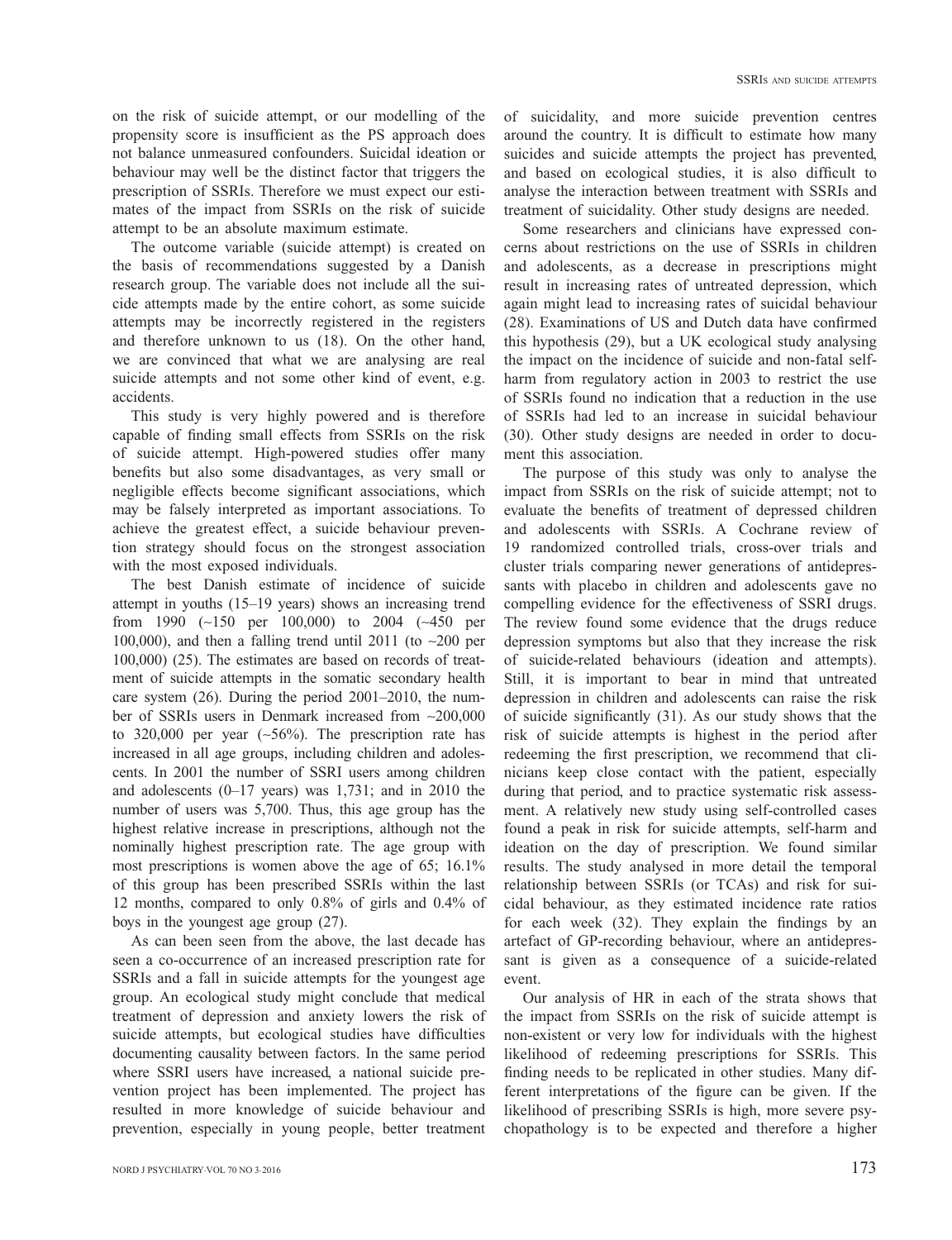effect of treatment in that group. Individuals with a low propensity score and individuals with a high propensity score might be two different populations with significantly different baseline risks for suicide attempts. Individuals with high propensity scores might more often be diagnosed with mental illness in psychiatric departments, and might therefore have more access to support and treatment, whereas individuals with low propensity scores might be undiagnosed and not have the same access to support and treatment. This might result in different levels of risk for suicide attempts.

#### **Conclusion**

 Our results are much in line with results from the metaanalysis  $(1-4)$ , but we can add that the risk of suicide attempt is highest for young people in the first 3 months after redeeming their first prescription for SSRIs. This risk is then lowered and almost the same for SSRI users and non-users. For individuals estimated as having low indications for the drug (based on our propensity score), the risk of suicide attempt is high if they are redeeming prescriptions on SSRIs. It is important to emphasize that in this study individuals are not randomized as to treatment with SSRIs, and therefore we might have reported biased estimates of the impact on risk for suicide attempts, as our design may have missed some explicit reason for redeeming a prescription of SSRIs. SSRIs might be a marker (non-causal risk factor) for those at high risk, rather than a causal risk factor, but we would still recommend systematic suicide risk assessment for children and young people during the period after redeeming the first prescription.

*Funding:* This study has been financial supported by Helsefonden and Psykiatriens Forskningsfond i Region Syddanmark.

#### *Conflict of interest:* None.

#### *References*

- 1. Mosholder AD, Willy M. Suicidal adverse events in pediatric randomized, controlled clinical trials of antidepressant drugs are associated with active drug treatment: A meta-analysis . J Child Adolesc Psychopharmacol 2006;16:25-32.
- 2. Hammad TA, Laughren T, Racoosin J. Suicidality in pediatric patients treated with antidepressant drugs . Arch Gen Psychiatry  $2006.63.332 - 9$
- 3. Bridge JA, Iyengar S, Salary CB, Barbe RP, Birmaher B, Pincus HA, et al. Clinical response and risk for reported suicidal ideation and suicide attempts in pediatric antidepressant treatment: A meta-analysis of randomized controlled trials. JAMA 2007:297:1683-96.
- 4. Stone M, Laughren T, Jones ML, Levenson M, Holland PC, Hughes A, et al. Risk of suicidality in clinical trials of antidepressants in adults: Analysis of proprietary data submitted to

US Food and Drug Administration. BMJ 2009;339:b2880.

- 5. Nordentoft M. Prevention of suicide and attempted suicide in Denmark . Epidemiological studies of suicide and intervention studies in selected risk groups. Dan Med Bull 2007;54:306-69.
- 6. Dudley M, Goldney R, Hadzi-Pavlovic D. Are adolescents dying by suicide taking SSRI antidepressants? A review of observational studies. Australas Psychiatry 2010;18:242-5.
- 7. Barbui C, Esposito E, Cipriani A. Selective serotonin reuptake inhibitors and risk of suicide: A systematic review of observational studies. CMAJ 2009;180:291-7.
- Jick H, Kaye JA, Jick SS. Antidepressants and the risk of suicidal behaviors. JAMA 2004;292:338-43.
- 9. Glynn RJ, Schneeweiss S, Sturmer T. Indications for propensity scores and review of their use in pharmacoepidemiology. Basic Clin Pharmacol Toxicol 2006;98:253-9.
- 10. Mayer-Gross W, Slater, E., Roth, M. Clinical Psychiatry. 2nd edition. London: Bailliére, Tindall & Cassell; 1960.
- 11. Sinclair LI, Christmas DM, Hood SD, Potokar JP, Robertson A, Isaac A , et al . Antidepressant-induced jitteriness/anxiety syndrome: Systematic review. Br J Psychiatry 2009;194:483-90.
- 12. Pedersen CB, Gotzsche H, Moller JO, Mortensen PB. The Danish Civil Registration System . A cohort of eight million persons. Dan Med Bull 2006;53:441-9.
- 13. Knudsen LB. The Danish Fertility Database. Dan Med Bull  $1998:45:221-5$
- 14. Juel K, Helweg-Larsen K. The Danish registers of causes of death. Dan Med Bull 1999:46:354-7.
- 15. Andersen TF, Madsen M, Jorgensen J, Mellemkjoer L, Olsen JH. The Danish National Hospital Register . A valuable source of data for modern health sciences. Dan Med Bull 1999;46:263-8.
- 16. Mors O, Perto GP, Mortensen PB. The Danish Psychiatric Central Research Register. Scand J Public Health 2011:39:54-7.
- Kildemoes HW, Sorensen HT, Hallas J. The Danish National Prescription Registry. Scand J Public Health 2011;39:38-41.
- 18. Nordentoft M, Sogaard M. Registration, psychiatric evaluation and adherence to psychiatric treatment after suicide attempt. Nord J Psychiatry  $2005:59:213-6$ .
- 19. Christiansen E, Larsen KJ. Young people's risk of suicide attempts after contact with a psychiatric department – a nested case-control design using Danish register data . J C Psychol Psychiatry  $2012:53:16 - 25$ .
- 20. Christiansen E, Goldney RD, Beautrai AL, Agerbo E. Youth suicide attempts and the dose-response relationship to parental risk factors: A population-based study. Psychological Medicine  $2011;41:313-19$ .
- 21. Christiansen E, Larsen KJ, Agerbo E, Bilenberg N, Stenager E. Incidence and risk factors for suicide attempts in a general population of young people: A Danish register-based study. Aust  $N \times J$ Psychiatry 2013;47:259-70.
- 22. Williamson E, Morley R, Lucas A, Carpenter J. Propensity scores: From naive enthusiasm to intuitive understanding . Stat Methods Med Res 2012;21:273-93.
- 23. Rosenbaum P, Rubin, DB. The Central Role of the Propensity Score in Observational Studies for Causal Effects. Biometrika 1983;70:15.
- 24. Allison PD. Survival Analysis Using SAS: A Practical Guide, 2nd edition. Cary, NC, USA: SAS Institute; 2010.
- 25. Selvmordsforskning Cf. 2013. Centre for Suicide Research. Available from: http://www.selvmordsforskning.dk.
- 26. Christiansen E, Jensen BF. Register for Suicide Attempts. Dan Med Bull 2004;51:415-7.
- 27. Lægemiddelstyrelsen. Oversigtsnotat vedrørende SSRI [Danish Medicines Agency, Overview memo on SSRIs]. In: Lægemiddelstyrelsen, editor. Copenhagen, Denmark, 2011.
- 28. Lineberry TW, Bostwick JM, Beebe TJ, Decker PA. Impact of the FDA black box warning on physician antidepressant prescribing and practice patterns: Opening Pandora's suicide box. Mayo Clin Proc  $2007;82:518-20.$
- 29. Gibbons RD, Brown CH, Hur K, Marcus SM, Bhaumik DK, Erkens JA, et al. Early evidence on the effects of regulators' suicidality warnings on SSRI prescriptions and suicide in children and adolescents. Am J Psychiatry 2007;164:  $1356 - 63$ .
- 30. Wheeler BW, Gunnell D, Metcalfe C, Stephens P, Martin RM. The population impact on incidence of suicide and non-fatal self harm of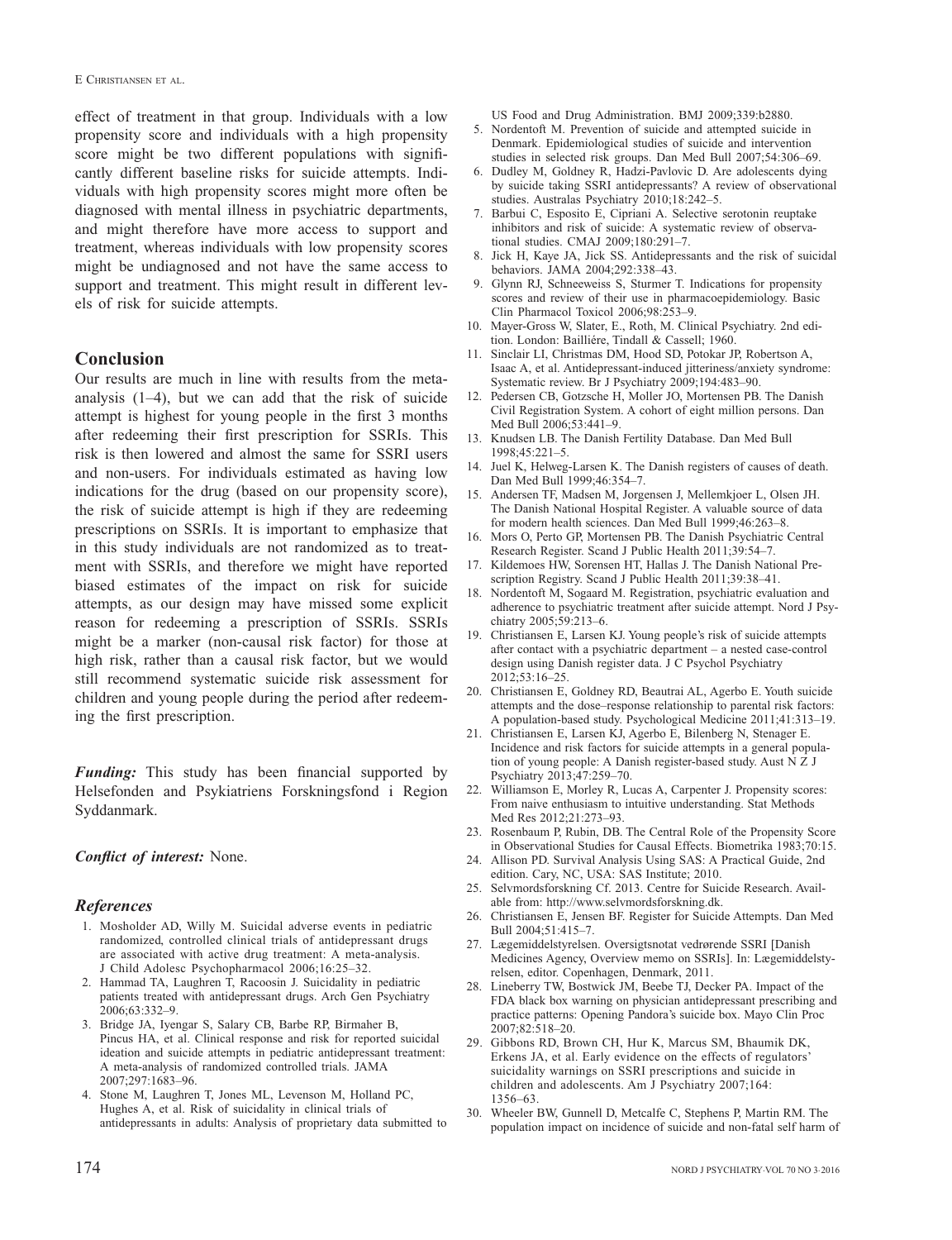regulatory action against the use of selective serotonin reuptake inhibitors in under 18s in the United Kingdom: ecological study. BMJ 2008;336:542-5.

- 31. Hetrick SE, McKenzie JE, Cox GR, Simmons MB, Merry SN. Newer generation antidepressants for depressive disorders in children and adolescents. Cochrane Database Syst Rev 2012:11:CD004851.
- 32. Wijlaars LP, Nazareth I, Whitaker HJ, Evans SJ, Petersen I. Suicide-related events in young people following prescription of SSRIs and other antidepressants: A self-controlled case series analysis. BMJ Open 2013;3:3247.

 Erik Christiansen, Department of Child and Adolescent Mental Health Odense and Institute of Regional Health Services Research, University of Southern Denmark, Odense, Denmark. Esben Agerbo, Centre for Integrated Register-based Research, National Centre for Register-based Research, Business and Social Sciences, Aarhus University, Denmark. Niels Bilenberg, Department of Child and Adolescent Mental Health Odense, University of Southern Denmark, Odense, Denmark.

 Elsebeth Stenager, Department of Psychiatry, Odense and Institute of Regional Health Services Research, University of Southern Denmark, Odense, Denmark.

# **Supplementary material available online**

Supplementary Appendix 1.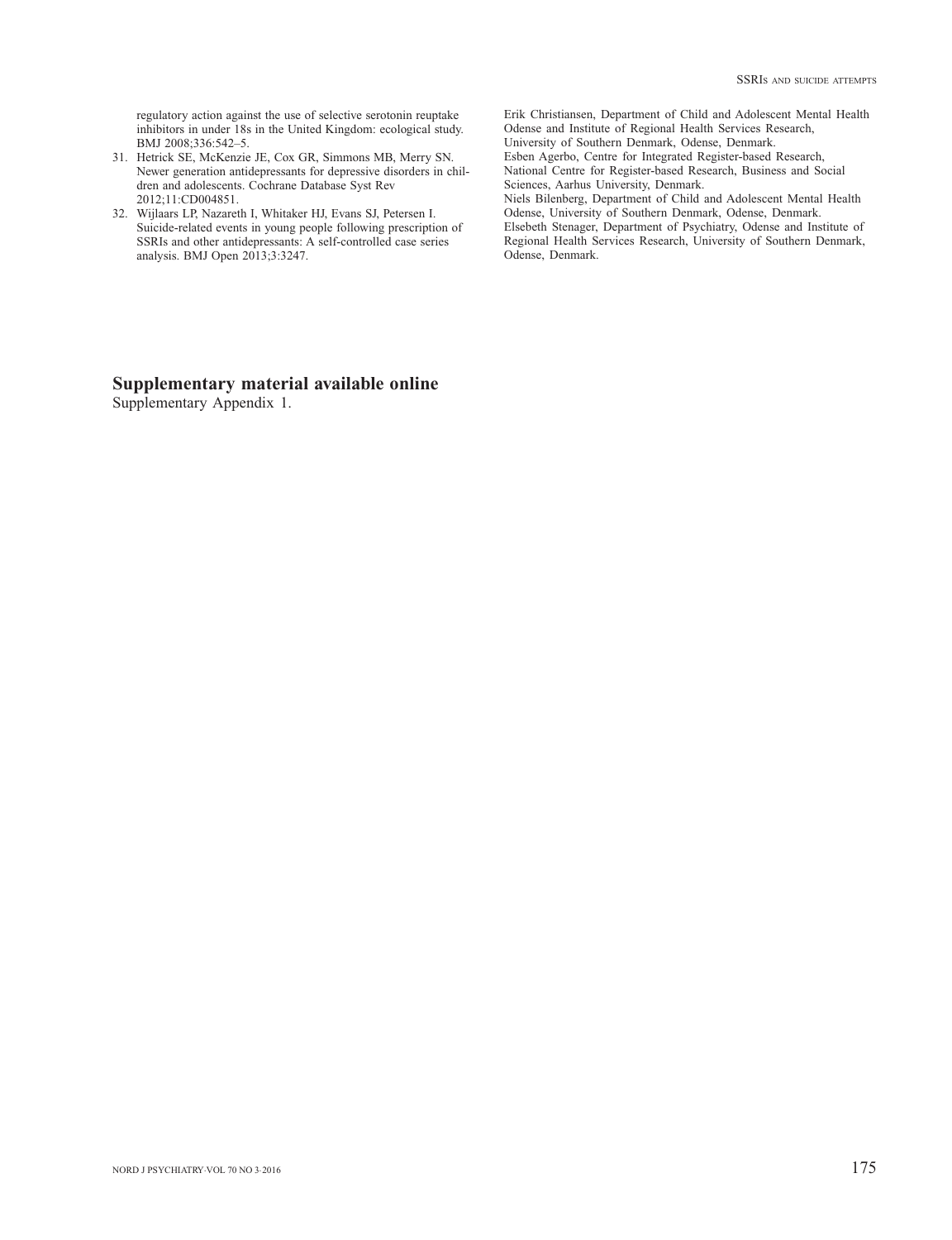*Supplementary material for* Christiansen E. et al. SSRIs and risk of suicide attempts in young people – A Danish observational register-based historical cohort study, using propensity score, Nordic Journal of Psychiatry, 2015;doi: 10.3109/08039488.2015.1065291.



Appendix 1. Distribution of propensity score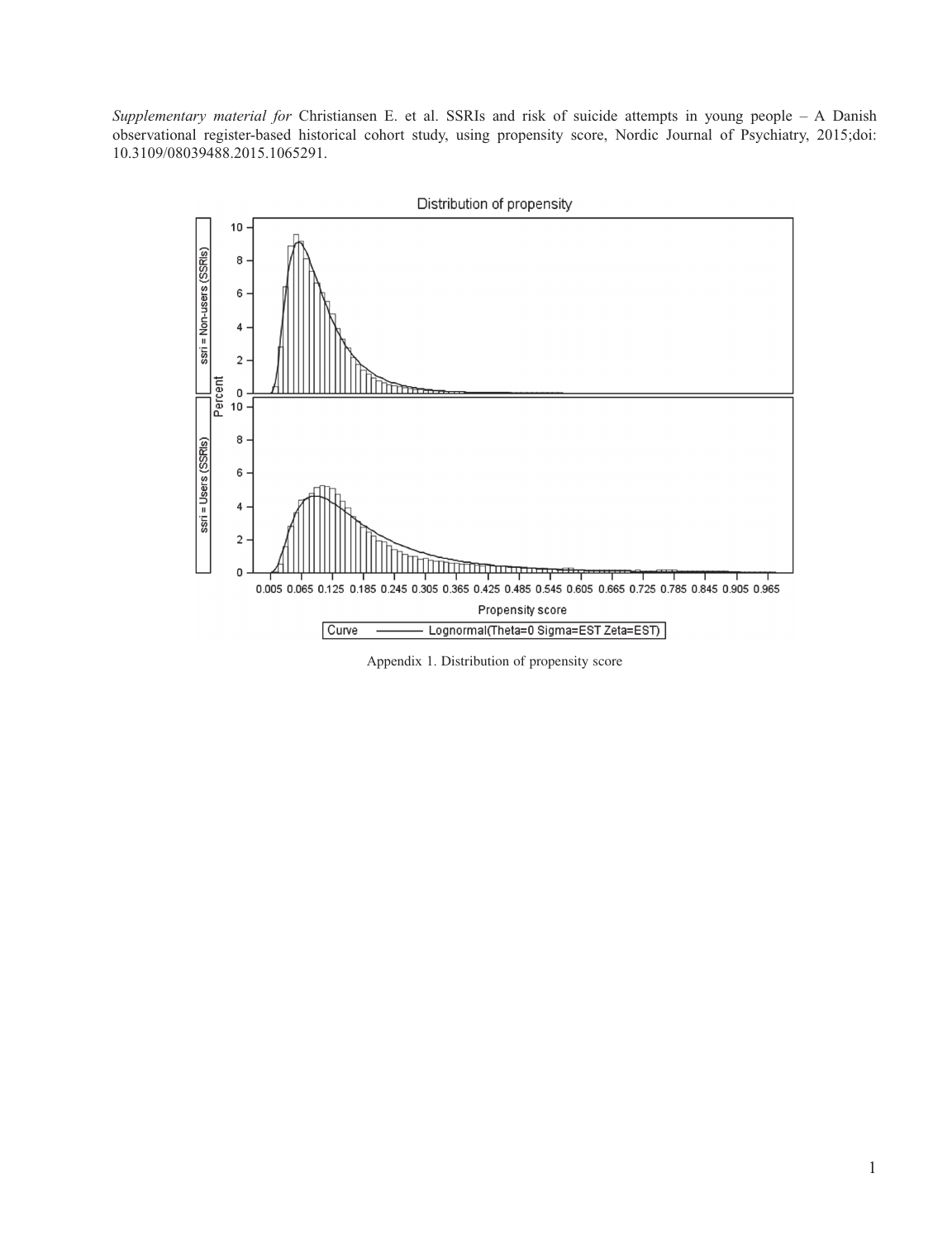# **Appendix 1. Distribution of propensity score**

In this appendix the distribution of the propensity score (PS) is analyses and compared for SSRIs-users and non-users.

# **PS-distribution for SSRIs users and non-users.**

| Table T.a. Statistical describedrs for the SSRIS asers and holf-dscrs |         |        |           |        |       |        |  |  |  |
|-----------------------------------------------------------------------|---------|--------|-----------|--------|-------|--------|--|--|--|
| <b>SSRIS</b>                                                          |         | Mean   | Std. Dev. | Median | Min   | Max    |  |  |  |
| Non-users                                                             | 346,556 | 0.1056 | 0.0828    | 0.0862 |       | 0.9899 |  |  |  |
| <b>Users</b>                                                          | 45.902  | 0.2029 | 0.1712    | 0.1449 | 0.014 | 0.9897 |  |  |  |

Table 1 a Statistical descriptors for the SSRIs users and non-users

As can been seen from table 1.a the mean, standard deviation and the median of the propensity score are higher for the users, compared to the non-users. The range between the minimum and the maximum is the same for the users and the non-users, and therefore there exist a considerable overlap between the two exposure groups.

# **Test for equal means and medians for users and non-users:**

Graphic inspection of histograms, QQ-plots and test for propensity scores goodness-of-fit for normality indicates, that the propensity score is not normal distributed, but the logpropensity score is normal distributed. Therefore a parametric test was used on the log transformation of the propensity score, and a non-parametric test was used on the mean.

| Table mar Teocher equal albumulum or propendity bedie tor abord alla holi abord |                                                 |                                            |  |  |  |  |  |  |
|---------------------------------------------------------------------------------|-------------------------------------------------|--------------------------------------------|--|--|--|--|--|--|
|                                                                                 | t-test (parametric)                             | Wilcoxon Rank-Sum test<br>(Non-parametric) |  |  |  |  |  |  |
| Propensity score                                                                |                                                 | $Z = 159.91$<br>p<0.0001                   |  |  |  |  |  |  |
| Log-propensity score (test of<br>equal medians)                                 | Satterthwaite<br>$t(54808)=-163.49$<br>p<0.0001 |                                            |  |  |  |  |  |  |

Table 2.a. Test for equal distribution of propensity score for users and non-users

Figure 1.a. Distribution of propensity score

Figure 1.a. about here

The two tests (table 2.a.) and inspection of the histogram (figure 1.a.) for the propensity score indicate that the distribution of the propensity score is not alike, for the two groups. Both groups have a large concentration of individuals with relatively low propensity score, but users are more likely to have higher values of the propensity score.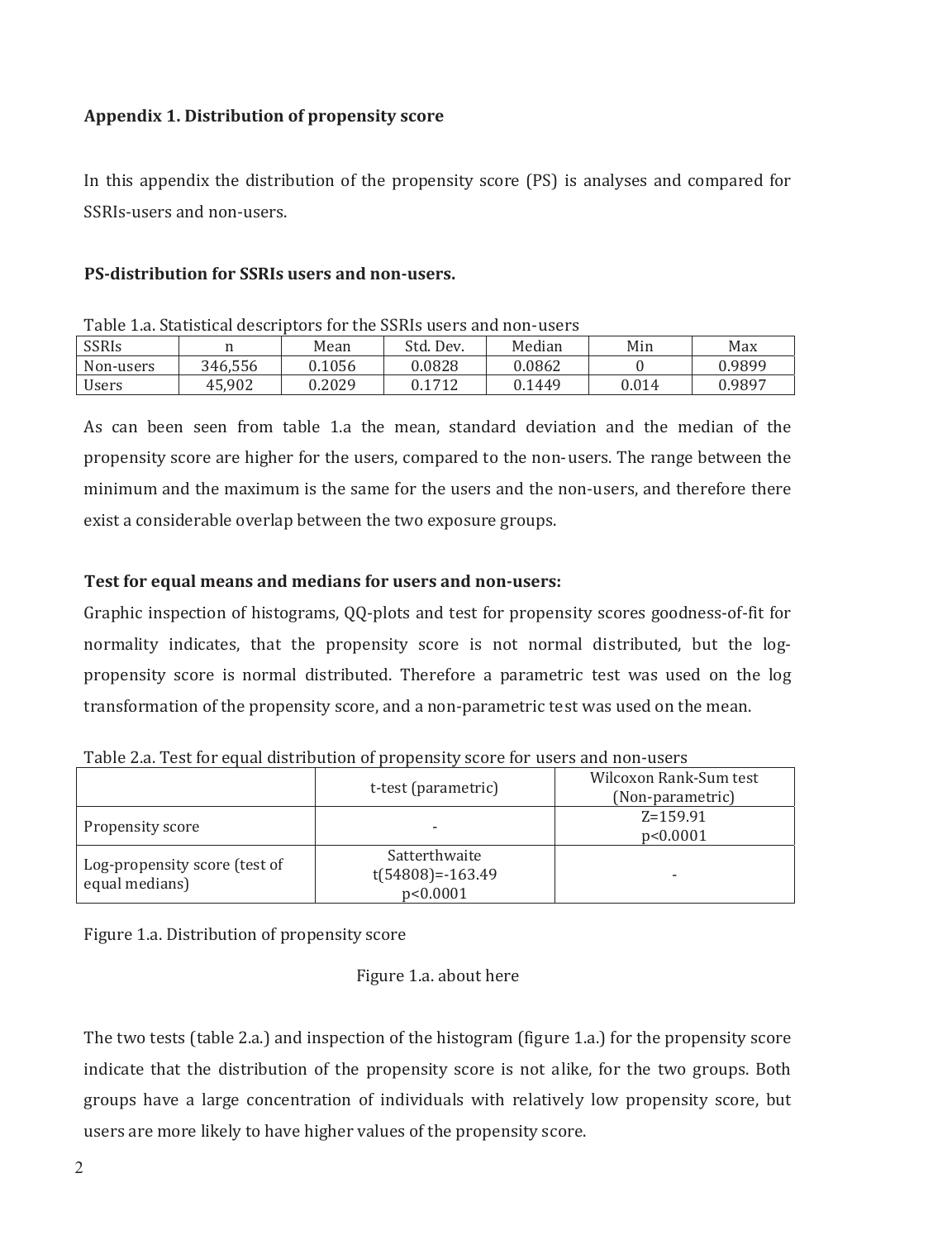# **PS-distribution for SSRIs users and non-users, for the 50 strata.**

|                | rapic bia biaibitica acsemptors for the borns asers and hon-asers, for an stratu |             |                |       |               |       |           |
|----------------|----------------------------------------------------------------------------------|-------------|----------------|-------|---------------|-------|-----------|
| Strata         | Exposed                                                                          | $\mathbf N$ | Attempters     | Min.  | Max.          | Mean  | Std. Dev. |
| 0              | Non-users (SSRIs)                                                                | 7,654       | 15             | 0     | 0.028         | 0.023 | 0.0037    |
|                | Users (SSRIs)                                                                    | 195         | $\overline{2}$ | 0.014 | 0.028         | 0.023 | 0.0033    |
| $\mathbf{1}$   | Non-users (SSRIs)                                                                | 7,638       | 22             | 0.028 | 0.032         | 0.03  | 0.0013    |
|                | Users (SSRIs)                                                                    | 211         | $\mathbf{1}$   | 0.028 | 0.032         | 0.03  | 0.0013    |
| $\overline{2}$ | Non-users (SSRIs)                                                                | 7,604       | 24             | 0.032 | 0.036         | 0.034 | 0.0010    |
|                | Users (SSRIs)                                                                    | 248         | 5              | 0.032 | 0.036         | 0.034 | 0.0010    |
| 3              | Non-users (SSRIs)                                                                | 7,580       | 23             | 0.036 | 0.039         | 0.037 | 0.0009    |
|                | Users (SSRIs)                                                                    | 266         | 4              | 0.036 | 0.039         | 0.037 | 0.0009    |
| 4              | Non-users (SSRIs)                                                                | 7,578       | 29             | 0.039 | 0.042         | 0.04  | 0.0008    |
|                | Users (SSRIs)                                                                    | 272         | 3              | 0.039 | 0.042         | 0.04  | 0.0008    |
| 5              | Non-users (SSRIs)                                                                | 7,548       | 21             | 0.042 | 0.044         | 0.043 | 0.0008    |
|                | Users (SSRIs)                                                                    | 301         | $\mathsf{3}$   | 0.042 | 0.044         | 0.043 | 0.0007    |
| 6              | Non-users (SSRIs)                                                                | 7,527       | 23             | 0.044 | 0.047         | 0.045 | 0.0007    |
|                | Users (SSRIs)                                                                    | 322         | 5              | 0.044 | 0.047         | 0.046 | 0.0007    |
| 7              | Non-users (SSRIs)                                                                | 7,534       | 23             | 0.047 | 0.049         | 0.048 | 0.0007    |
|                | Users (SSRIs)                                                                    | 315         | 5              | 0.047 | 0.049         | 0.048 | 0.0007    |
| 8              | Non-users (SSRIs)                                                                | 7,500       | 32             | 0.049 | 0.051         | 0.05  | 0.0007    |
|                | Users (SSRIs)                                                                    | 352         | 6              | 0.049 | 0.051         | 0.05  | 0.0007    |
| 9              | Non-users (SSRIs)                                                                | 7,498       | 24             | 0.051 | 0.053         | 0.052 | 0.0006    |
|                | Users (SSRIs)                                                                    | 348         | 6              | 0.051 | 0.053         | 0.052 | 0.0006    |
| 10             | Non-users (SSRIs)                                                                | 7,463       | 41             | 0.053 | 0.056         | 0.054 | 0.0006    |
|                | Users (SSRIs)                                                                    | 387         | $\overline{7}$ | 0.053 | 0.056         | 0.055 | 0.0006    |
| 11             | Non-users (SSRIs)                                                                | 7,548       | 35             | 0.056 | 0.058         | 0.057 | 0.0007    |
|                | Users (SSRIs)                                                                    | 381         | 9              | 0.056 | 0.058         | 0.057 | 0.0007    |
| 12             | Non-users (SSRIs)                                                                | 7,361       | 39             | 0.058 | 0.06          | 0.059 | 0.0006    |
|                | Users (SSRIs)                                                                    | 408         | 10             | 0.058 | 0.06          | 0.059 | 0.0006    |
| 13             | Non-users (SSRIs)                                                                | 7,390       | 24             | 0.06  | 0.062         | 0.061 | 0.0006    |
|                | Users (SSRIs)                                                                    | 460         | 11             | 0.06  | 0.062         | 0.061 | 0.0006    |
| 14             | Non-users (SSRIs)                                                                | 7,395       | 41             | 0.062 | 0.065         | 0.064 | 0.0007    |
|                | Users (SSRIs)                                                                    | 453         | 9              |       | $0.062$ 0.065 | 0.064 | 0.0007    |
| 15             | Non-users (SSRIs)                                                                | 7,381       | 38             | 0.065 | 0.067         | 0.066 | 0.0007    |
|                | Users (SSRIs)                                                                    | 470         | 9              | 0.065 | 0.067         | 0.066 | 0.0007    |
| 16§            | Non-users (SSRIs)                                                                | 7,374       | 41             | 0.067 | 0.069         | 0.068 | 0.0007    |
|                | Users (SSRIs)                                                                    | 474         | 11             | 0.067 | 0.069         | 0.068 | 0.0007    |
| 17             | Non-users (SSRIs)                                                                | 7,346       | 58             | 0.069 | 0.072         | 0.071 | 0.0007    |
|                | Users (SSRIs)                                                                    | 503         | 14             | 0.069 | 0.072         | 0.071 | 0.0007    |
| 18             | Non-users (SSRIs)                                                                | 7,343       | 49             | 0.072 | 0.075         | 0.073 | 0.0008    |
|                | Users (SSRIs)                                                                    | 506         | 7              | 0.072 | 0.075         | 0.073 | 0.0007    |
| 19             | Non-users (SSRIs)                                                                | 7,290       | 45             | 0.075 | 0.077         | 0.076 | 0.0008    |
|                | Users (SSRIs)                                                                    | 559         | 14             | 0.075 | 0.077         | 0.076 | 0.0008    |
| 20             | Non-users (SSRIs)                                                                | 7,298       | 53             | 0.077 | 0.08          | 0.078 | 0.0007    |
|                | Users (SSRIs)                                                                    | 551         | 7              | 0.077 | 0.08          | 0.078 | 0.0007    |

Table 3.a. Statistical descriptors for the SSRIs users and non-users, for all strata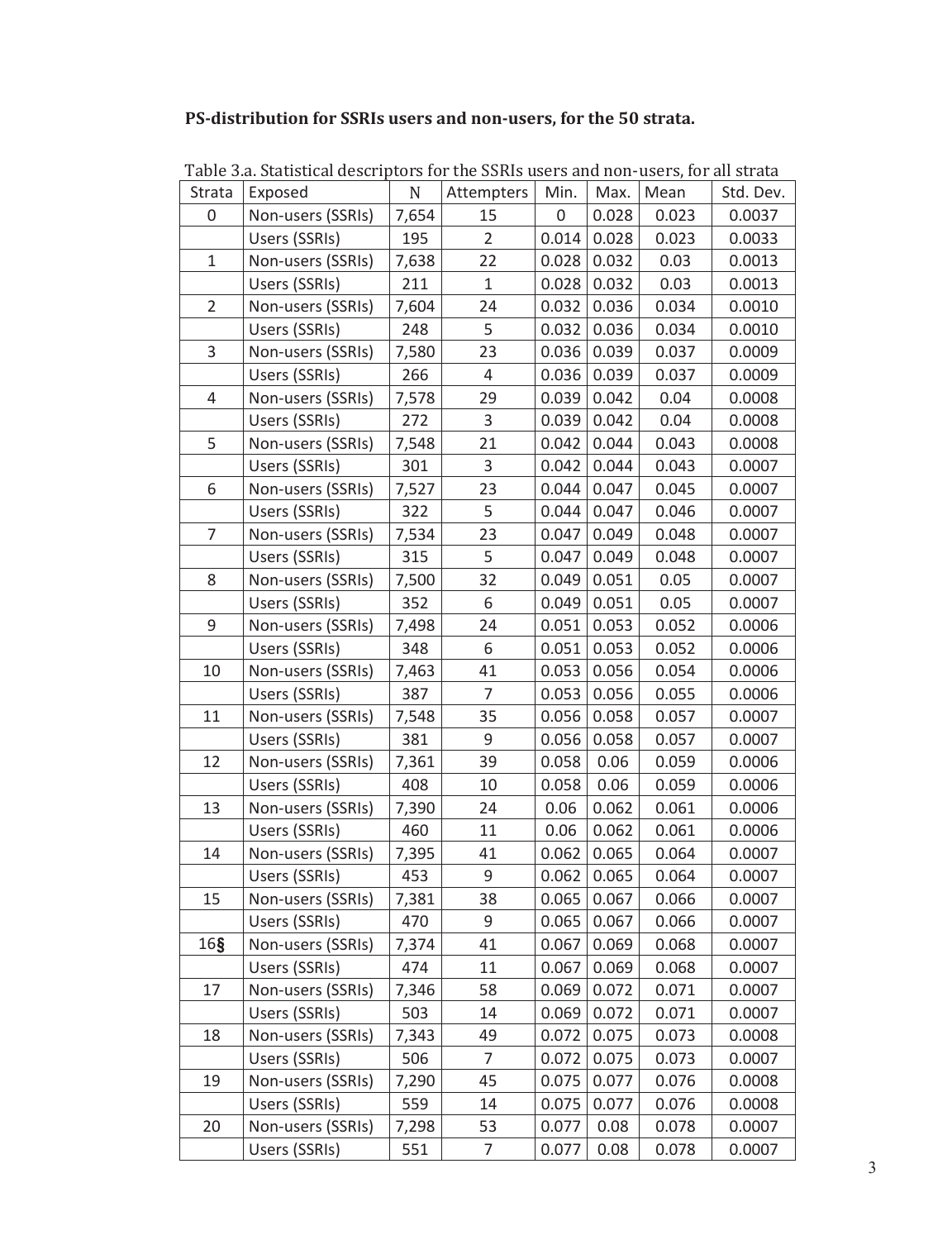| 21              | Non-users (SSRIs) | 7,286 | 56  | 0.08  | 0.082 | 0.081 | 0.0008 |
|-----------------|-------------------|-------|-----|-------|-------|-------|--------|
|                 | Users (SSRIs)     | 564   | 12  | 0.08  | 0.082 | 0.081 | 0.0008 |
| 22              | Non-users (SSRIs) | 7,221 | 55  | 0.082 | 0.085 | 0.084 | 0.0009 |
|                 | Users (SSRIs)     | 628   | 24  | 0.082 | 0.085 | 0.084 | 0.0009 |
| 23 <sub>§</sub> | Non-users (SSRIs) | 7,206 | 60  | 0.085 | 0.088 | 0.087 | 0.0007 |
|                 | Users (SSRIs)     | 643   | 12  | 0.085 | 0.088 | 0.087 | 0.0008 |
| 24              | Non-users (SSRIs) | 7,167 | 74  | 0.088 | 0.091 | 0.09  | 0.0009 |
|                 | Users (SSRIs)     | 682   | 21  | 0.088 | 0.091 | 0.09  | 0.0009 |
| 25              | Non-users (SSRIs) | 7,140 | 89  | 0.091 | 0.094 | 0.092 | 0.0009 |
|                 | Users (SSRIs)     | 709   | 29  | 0.091 | 0.094 | 0.093 | 0.0009 |
| 26              | Non-users (SSRIs) | 7,133 | 71  | 0.094 | 0.097 | 0.096 | 0.0009 |
|                 | Users (SSRIs)     | 717   | 18  | 0.094 | 0.097 | 0.096 | 0.0009 |
| 27              | Non-users (SSRIs) | 7,038 | 70  | 0.097 | 0.1   | 0.099 | 0.0010 |
|                 | Users (SSRIs)     | 778   | 23  | 0.097 | 0.1   | 0.099 | 0.0010 |
| 28              | Non-users (SSRIs) | 7,094 | 69  | 0.1   | 0.103 | 0.102 | 0.0009 |
|                 | Users (SSRIs)     | 788   | 22  | 0.1   | 0.103 | 0.102 | 0.0009 |
| 29              | Non-users (SSRIs) | 7,045 | 86  | 0.103 | 0.107 | 0.105 | 0.0010 |
|                 | Users (SSRIs)     | 804   | 21  | 0.103 | 0.107 | 0.105 | 0.0010 |
| 30              | Non-users (SSRIs) | 7,024 | 88  | 0.107 | 0.11  | 0.109 | 0.0010 |
|                 | Users (SSRIs)     | 825   | 27  | 0.107 | 0.11  | 0.109 | 0.0010 |
| 31              | Non-users (SSRIs) | 6,990 | 84  | 0.11  | 0.114 | 0.112 | 0.0009 |
|                 | Users (SSRIs)     | 859   | 26  | 0.11  | 0.114 | 0.112 | 0.0009 |
| 32              | Non-users (SSRIs) | 6,971 | 88  | 0.114 | 0.118 | 0.116 | 0.0011 |
|                 | Users (SSRIs)     | 878   | 22  | 0.114 | 0.118 | 0.116 | 0.0011 |
| 33              | Non-users (SSRIs) | 6,944 | 106 | 0.118 | 0.122 | 0.119 | 0.0011 |
|                 | Users (SSRIs)     | 905   | 33  | 0.118 | 0.122 | 0.12  | 0.0011 |
| 34              | Non-users (SSRIs) | 6,897 | 108 | 0.122 | 0.126 | 0.124 | 0.0012 |
|                 | Users (SSRIs)     | 954   | 36  | 0.122 | 0.126 | 0.124 | 0.0012 |
| 35              | Non-users (SSRIs) | 6,887 | 90  | 0.126 | 0.13  | 0.128 | 0.0012 |
|                 | Users (SSRIs)     | 995   | 36  | 0.126 | 0.13  | 0.128 | 0.0012 |
| 36              | Non-users (SSRIs) | 6,754 | 109 | 0.13  | 0.135 | 0.132 | 0.0014 |
|                 | Users (SSRIs)     | 1,061 | 43  | 0.13  | 0.135 | 0.132 | 0.0014 |
| 37              | Non-users (SSRIs) | 6,764 | 108 | 0.135 | 0.14  | 0.137 | 0.0015 |
|                 | Users (SSRIs)     | 1,082 | 40  | 0.135 | 0.14  | 0.137 | 0.0015 |
| 38§             | Non-users (SSRIs) | 6,716 | 143 | 0.14  | 0.145 | 0.142 | 0.0016 |
|                 | Users (SSRIs)     | 1,137 | 34  | 0.14  | 0.145 | 0.142 | 0.0016 |
| 39              | Non-users (SSRIs) | 6,660 | 141 | 0.145 | 0.151 | 0.148 | 0.0018 |
|                 | Users (SSRIs)     | 1,189 | 48  | 0.145 | 0.151 | 0.148 | 0.0019 |
| 40              | Non-users (SSRIs) | 6,642 | 130 | 0.152 | 0.158 | 0.155 | 0.0020 |
|                 | Users (SSRIs)     | 1,232 | 50  | 0.152 | 0.158 | 0.155 | 0.0020 |
| 41              | Non-users (SSRIs) | 6,498 | 126 | 0.158 | 0.166 | 0.162 | 0.0023 |
|                 | Users (SSRIs)     | 1,326 | 40  | 0.158 | 0.166 | 0.162 | 0.0023 |
| 429             | Non-users (SSRIs) | 6,418 | 157 | 0.166 | 0.176 | 0.171 | 0.0029 |
|                 | Users (SSRIs)     | 1,431 | 64  | 0.166 | 0.176 | 0.171 | 0.0029 |
| 43 <sub>§</sub> | Non-users (SSRIs) | 6,310 | 174 | 0.176 | 0.188 | 0.182 | 0.0034 |
|                 | Users (SSRIs)     | 1,539 | 65  | 0.176 | 0.188 | 0.182 | 0.0034 |